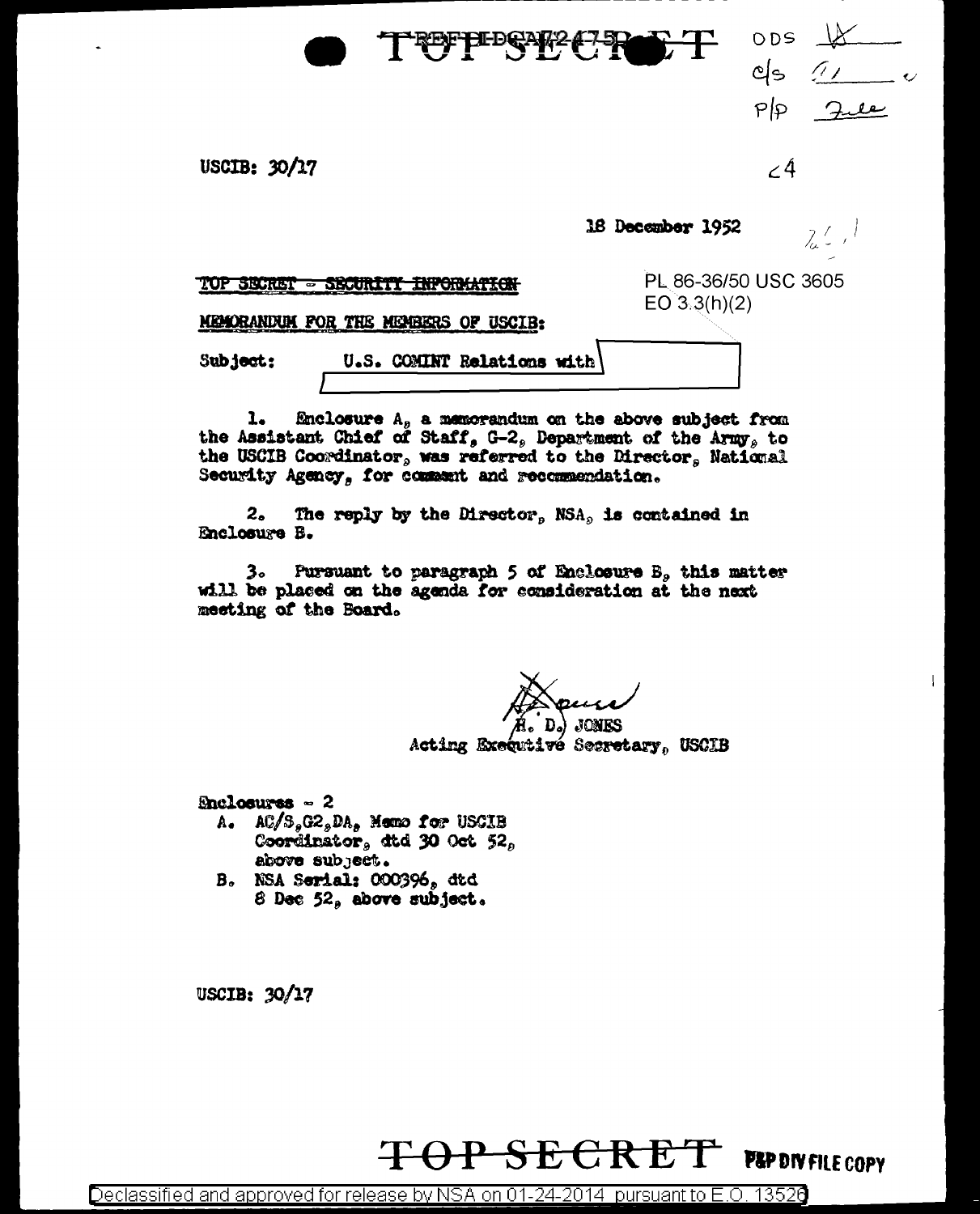FDD 62-42-4-75

## DEPARTMENT OF THE ARMY OFFICE OF THE ASSISTANT CHIEF OF STAFF. G-2. INTELLIGENCE WASHINGTON 25. D. C.

TOP SECRET - SECURITY INFORMATION-

30 OCT 52

MEMORANDUM FOR: USCIB COORDINATOR

SUBJECT:

Operations

Communications Intelligence

PL 86-36/50 USC 3605  $EO 3.3(h)(2)$ 

1. In a letter to the Assistant Chief of Staff, G-2, FECOM. dated 31 August 1952, subject as above, the Assistant Chief of Staff,  $G - 2<sub>a</sub>$ recommended that a U.S. policy be established concerning continued operations after

2. The U.S. Army position with regard to the provision of equipment for the present. Teffort may be summarized as follows: present Tables of Organization of the approved by the U.S. Army, include a Communications Recommaissance unit with appropriate equipment. The equipment is available in but in view of the existence of

3. In forwarding the letter to the Assistant Chief of Staff, G-2, DA, for action, the Assistant Chief of Staff, G-2, FECOM, stated that he had provided the following to the Assistant Chief of Staff. C-2. as interim guidance:

a. Continue present policy of not issuing radio intercept coniment to

b. Process Table of Equipment for in order to permit the issue of equipment on a losn basis only pending final decision from the Department of the Army.

4. In his reply to the Assistant Chief of Staff, G-2, FECOM, the Assistant Chief of Staff, G-2, DA, stated his opinion that U.S. policy concerning lvas a matter for USCIB decision, and that present USCIB policy would normally permit the provision of money and releasable equipment to a

Enclosure A with USCIB 30/17 dtd 18 December 1952.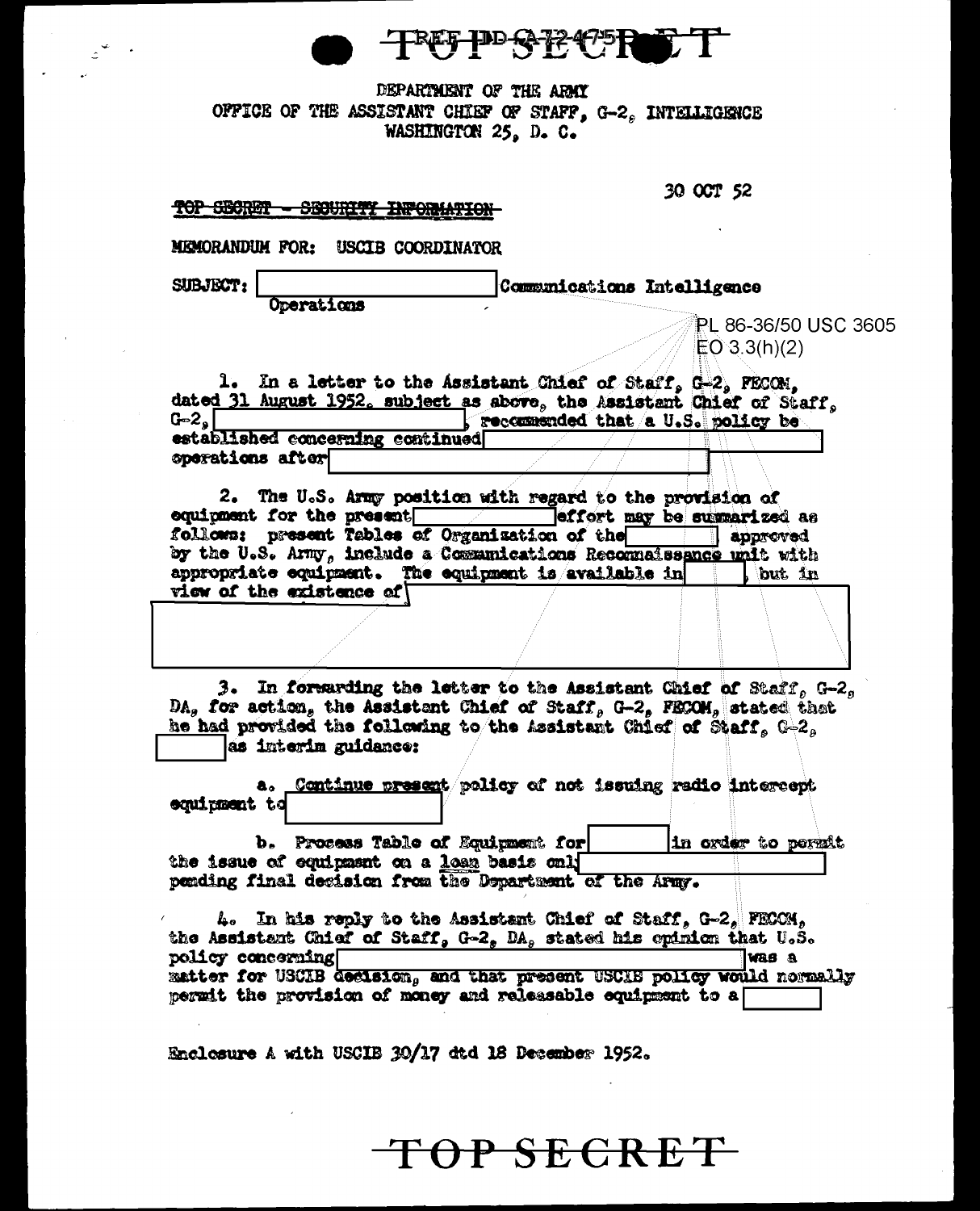

SUBJECT:

**Uperations** 

Communications Intelligence

PL 86-36/50 USC 3605  $EO 3.3(h)(2)$ 

COMINT organization in exchange for the products of that organization. In view of the present circumstances and the variable factors which may influence developments, the Assistant Chief of Staff, G-2, DA, informed the Assistant Chief of Staff, G-2, FECOM, that the linterim guidance provided to the Assistant Chief of Staff. G-2. | should be considered the Army policy on this matter pending its submission to USCIB for decision at an appropriate future date -- probably after

5. It is considered that this policy -- withholding of intercept equipment from the except on a loan basis to  $\sim$   $\omega$   $\mu$ have the following advantages: (1) operations essential to U.N. forces can be continued during the present hostilities: (2) signal equipment in great demand will be conserved; and  $(3)$  a strong  $0.3$ . bargaining position will be retained in possibleT

involving the provision of money and releasable equipment to a in exchange for the products of that organization.

6. Chief, ASAPAC, has been informed and has been provided appropriate instructions.

> /s/ R. C. Partridge R. C. PARTRIDGE Major General, GS  $A<sub>2</sub>$  C<sub>o</sub> of S<sub>ap</sub> G-2

 $\mathbf{2}$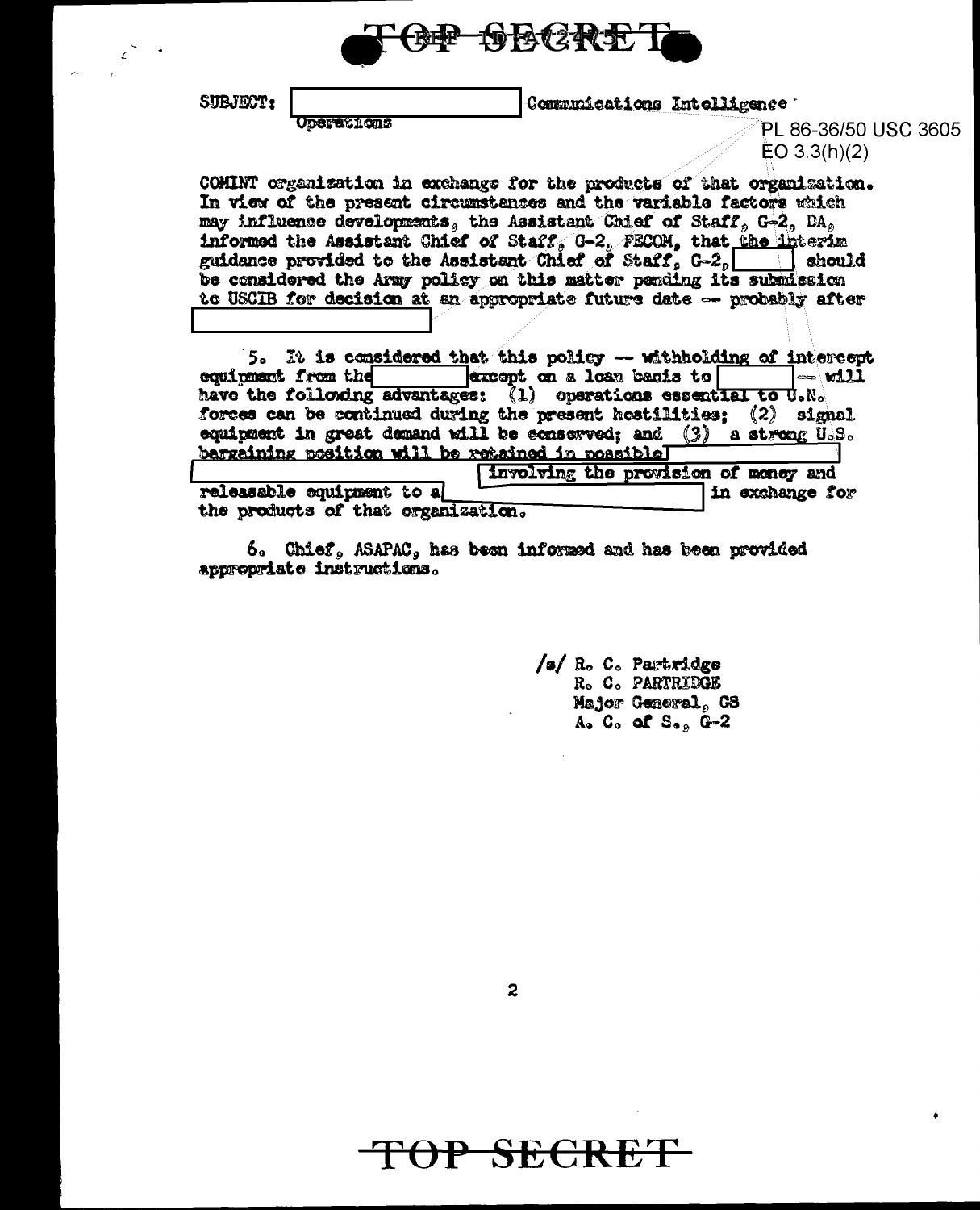

DEPARTMENT OF DEFENSE NATIONAL SECURITY AGENCY WASHINGTON 25. D.C.

Serial: 000396

PI 86-36/50 USC 3605 8 DEC 1952  $EO 3.3(h)(2)$ 

TOP SECRET - GECURITY INFORMATION

MECORANDUM FOR THE ACTING EXECUTIVE SECRETARY. USCIB

SUBJECT: U.S. COMINT Relations with the

1. The memorandum for the USCIB Coordinator from the Assistant Chief of Staff, G-2, dated 30 October 1952, outlines present Army policy regarding COMINT relations with the and indicates that this policy will govern until At that time, USCIB will be asked to decide future U.S. COMINT relations with the

2. The policy adopted by the Assistant Chief of Staff, G-2, FECOM, provides for continuing the present practice of withholding radio intercept equipment from Table of Equipment  $for \Box$ will be processed "... to permit the issue of equipment on a loan basis only pending final decision from the Department through the of the Army".

3. Existing Tables of Organization of the approved by the U.S. Army, include a Communications Recommunicate unit, with appropriate equipment. The referenced memorandum states that this equipment is available in

A. Information available to this Agency indicates that enemy targets are not now completely covered because of the over-<br>all shortage of manned intercept positions. As a result, important traffic is not being received for processing, and potential intelligence is being lost. Tunits have demonstrated a high proficiency in the performance of intercept tasks.

5. It is therefore desired that present Army policy governing COMINT relations with be placed on the agenda of the United States Communications Intelligence Board for consideration to determine whether this Army policy should be formally adopted as U.S.

Enclosure B with USCIB 30/17 dtd 18 December 1952.